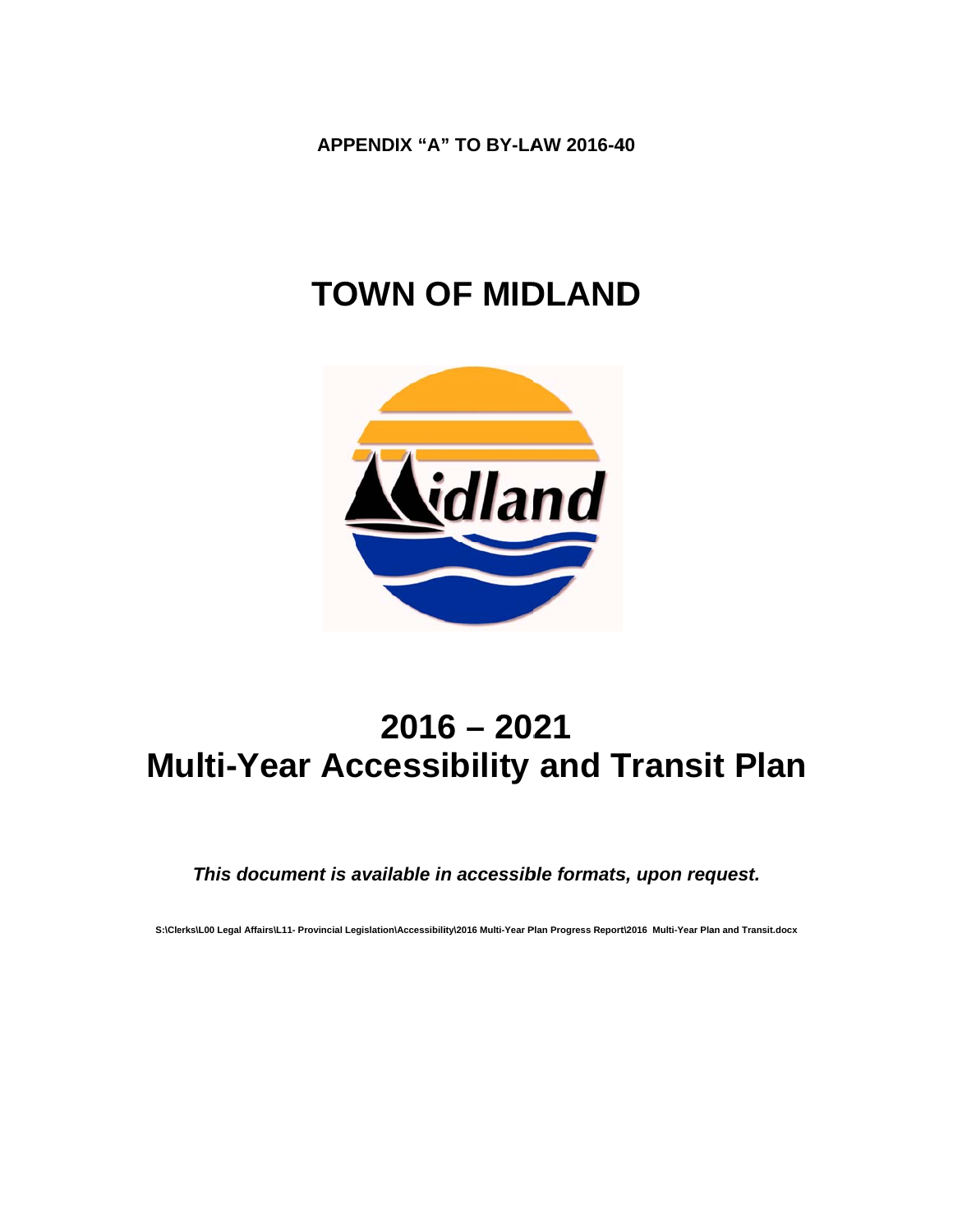# **Table of Contents**

| <b>Introduction</b>                                                                                                                                                                                     | $\overline{2}$        |  |
|---------------------------------------------------------------------------------------------------------------------------------------------------------------------------------------------------------|-----------------------|--|
| <b>Town of Midland's Commitment</b>                                                                                                                                                                     | 3                     |  |
| <b>Objective</b>                                                                                                                                                                                        | 3                     |  |
| <b>Procurement</b>                                                                                                                                                                                      | 3                     |  |
| <b>Self-Service Kiosks</b>                                                                                                                                                                              | 3                     |  |
| <b>Customer Service Standards Regulation</b>                                                                                                                                                            | 4                     |  |
| <b>Integrated Accessibility Standards Regulation</b><br><b>Information and Communications</b><br><b>Employment</b><br>$\bullet$<br><b>Transportation</b><br><b>Design of Public Spaces</b><br>$\bullet$ | 4<br>4<br>5<br>5<br>5 |  |
| <b>Training</b>                                                                                                                                                                                         | 6                     |  |
| <b>Midland Accessibility Advisory Committee</b>                                                                                                                                                         | 6                     |  |
| <b>Barrier Identification and Methodology</b>                                                                                                                                                           |                       |  |
| <b>Midland Transit System</b>                                                                                                                                                                           |                       |  |
| 2016-2021 Transit Accessibility Work Plan                                                                                                                                                               |                       |  |
| <b>Methodology for Plan Review and Update</b>                                                                                                                                                           | 8                     |  |
| <b>Process for Managing and Evaluating Feedback</b>                                                                                                                                                     | 8                     |  |
| <b>Procedure to Address Equipment Failure</b>                                                                                                                                                           | 9                     |  |
| <b>Schedule A - Accessibility Achievements</b>                                                                                                                                                          | $10 - 11$             |  |
| Schedule B - Progress Towards IASR Compliance                                                                                                                                                           |                       |  |
| <b>Schedule C - Ongoing Barriers to be addressed</b>                                                                                                                                                    |                       |  |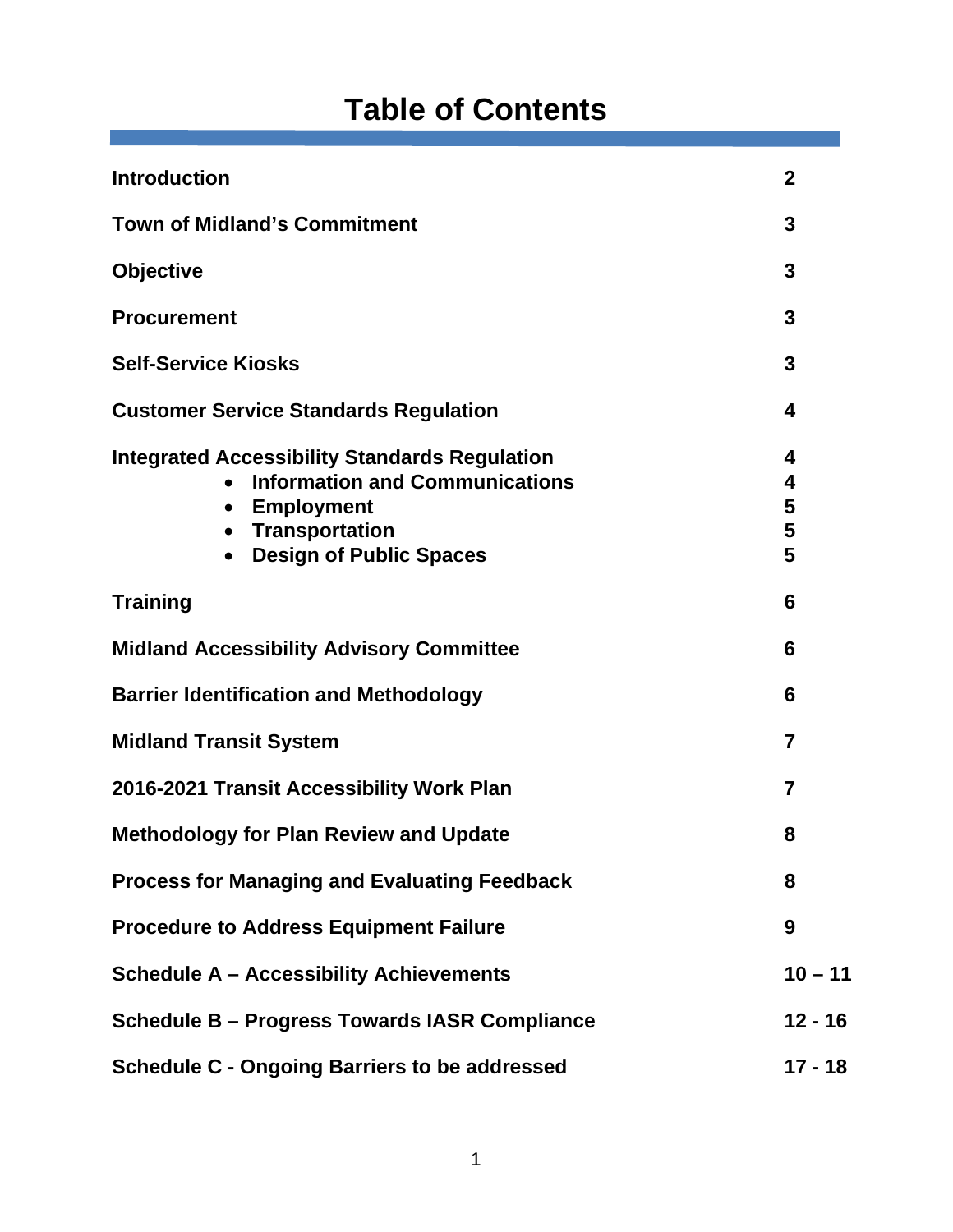# **Introduction**

For many years the Town has maintained a proactive approach to addressing barriers to its buildings, facilities, programs, practices, and services by implementing positive changes geared towards improved accessibility for those with disabilities.

The Provincial government's enactment of the Ontarians with Disabilities Act (ODA), 2001, followed by the Accessibility for Ontarians with Disabilities Act (AODA), 2005, brought the importance of accessibility to the forefront.

The objective of the ODA is to improve opportunities for people with disabilities and to provide for their involvement in the identification, removal and prevention of barriers to their full participation in the life of the Province.

The AODA expands on that concept through the establishment of mandatory accessibility standards for both public and private businesses and organizations, together with specific compliance timelines. The objective of the regulatory standards established under the authority of the AODA is to make Ontario fully accessible by 2025 in the areas of:

- customer service;
- transportation;
- information and communications;
- employment; and
- design of public spaces.

The Province of Ontario is committed to a universally accessible Ontario. For that reason, organizations that do not comply with the regulatory standards within the timeframes allotted may be required to pay an administrative penalty to a maximum of \$100,000, based on the impact of the contravention.

Under the legislation, the Town is required to submit a bi-annual Compliance Report to the Director. In addition, an inspector may carry out an inspection to determine if the organization has met its compliance requirements. During the inspection, an organization will be required to produce, on demand, any documents or reports requested by the inspector.





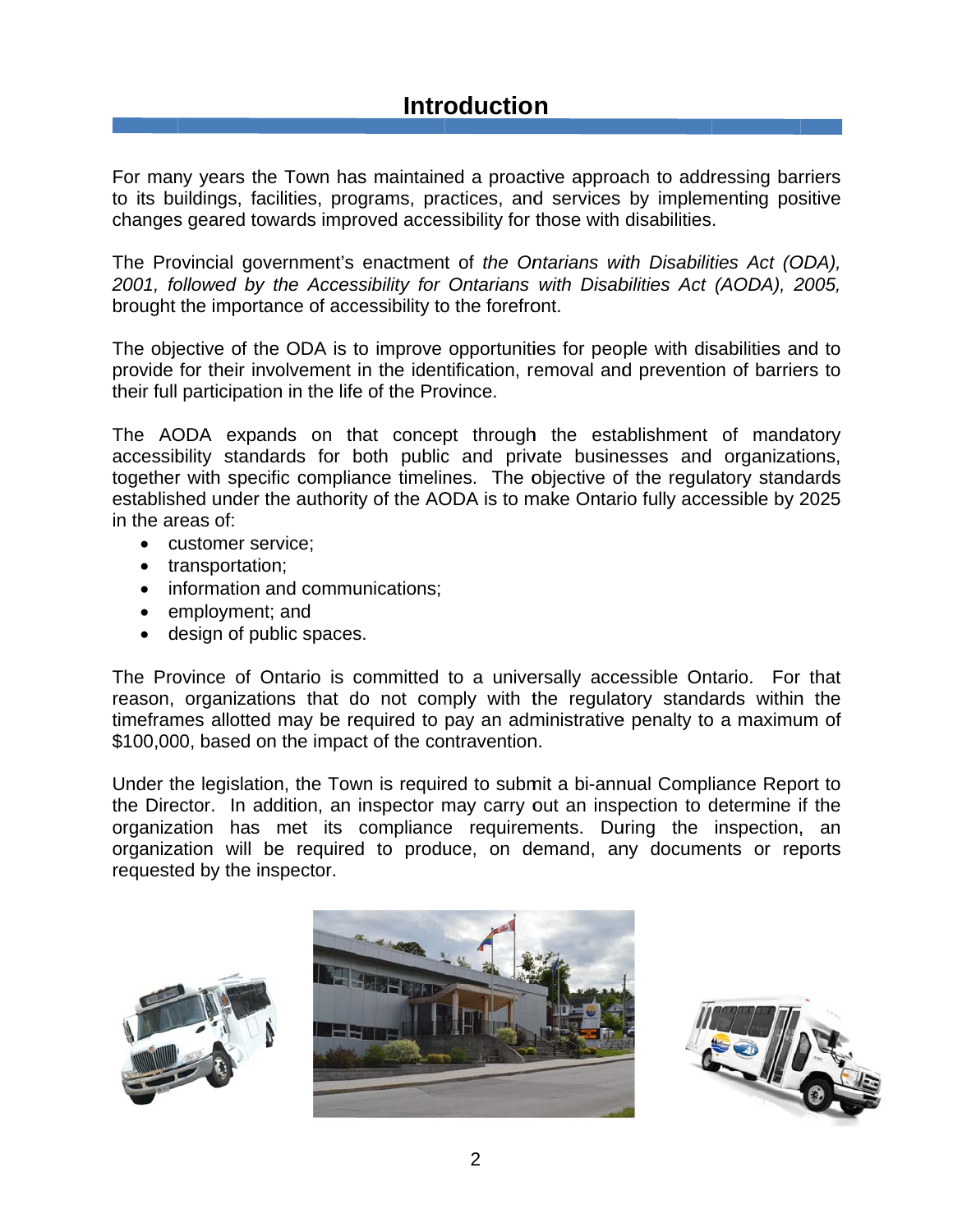# **Town of Midland's Commitment**



The Town of Midland is committed to providing sound governance and accountability through a focus on service excellence. That means ensuring that the goods and services it provides and makes available to its residents and visitors are fully accessible to all and provided in a manner that promotes independence, dignity, integration and equal opportunity.

# **Objective**

In accordance with the ODA and AODA, this Multi-Year Accessibility Plan serves as a mechanism to assist the Town in eliminating obstacles that inhibit full accessibility to its goods, services and facilities.

The aim of this plan is to describe the measures the Town of Midland has taken in previous years and will undertake in the future to identify, remove and prevent barriers to people with disabilities who use municipal facilities and services.

This plan also highlights the efforts the municipality will undertake to achieve full compliance with the standards established under the AODA.

The Town of Midland's Multi-Year Accessibility Plan and Progress Report are available on the Town's website. Copies are also available at Town Hall and at all of our municipal facilities.

Accessible formats are available upon request in consultation with the requester.

## **Procurement**

The Town is committed to incorporating accessibility criteria and features when procuring or acquiring goods, services, or facilities, and will provide an explanation upon request should this not be feasible or practical. The Town passed a new procurement by-law in 2014 and, in doing so, incorporated an accessibility clause that affirms its pledge to work towards a fully accessible community.

# **Self-service Kiosks**

The Town will incorporate accessibility features when designing, procuring or acquiring self-service kiosks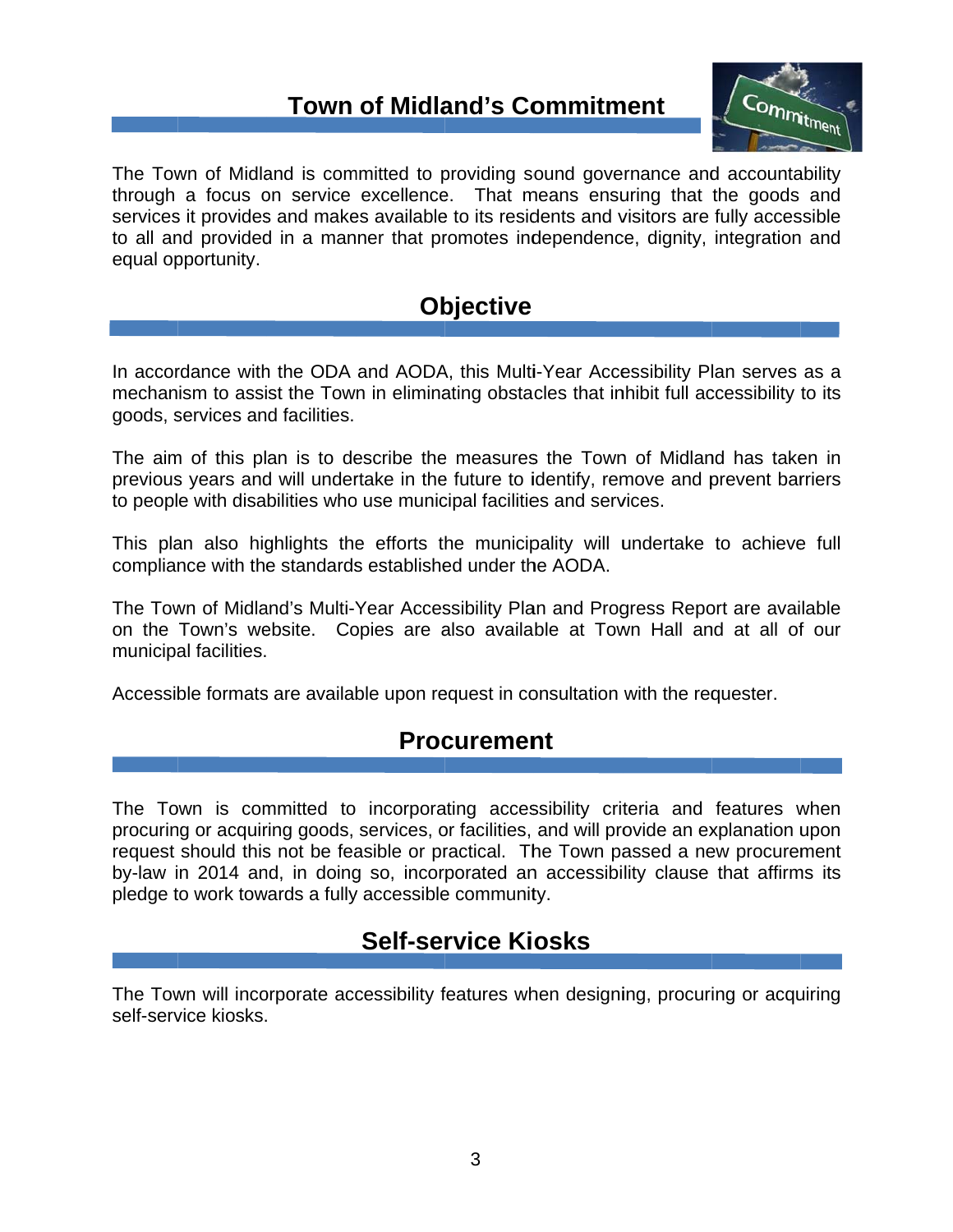# **Customer Service Standards Regulation**

The Customer Service Standards Regulation enacted on January 1, 2008, established standards that mandated every provider of goods or services to establish policies, practices and procedures governing the provision of its goods or services to persons with disabilities.

As required under the Regulation, the Town of Midland established an Accessible Customer Service Policy which was adopted by Council on September 28, 2009. The policy reaffirms the Town's commitment to the provision of exceptional and accessible customer service for everyone.

The Accessible Customer Service Policy is available to the public through the Town's website, or in an accessible format upon request at the Municipal Office.

Customer feedback is strongly encouraged and is a critical component in assisting the Town in identifying and breaking down barriers. A Customer Feedback Form was developed and is available on the Town's website, and at the Town's various municipal facilities.

# **Integrated Accessibility Standards Regulation**

The Integrated Accessibility Standards Regulation (IASR) enacted July 1, 2011, established mandatory accessibility standards in three areas: information and communications, employment, and transportation. The Regulation was amended on January 1, 2013 to incorporate the Design of Public Spaces Standard.

#### **Information and Communications**

The purpose of the Information and Communications Standard is to facilitate access for people with disabilities to sources of information and communications that those without disabilities depend on daily.

In fulfilling this requirement, the Town will strive to provide information and communications about its goods, services and facilities in an accessible format and in a timely manner, in consultation with person(s) making the request, at a cost no more than the regular cost charged to other persons.

The Town's website provides the phone number and extension to access the TTY (text telephone) phone line under contacts. The Town launched a new website in 2014 that meets current accessibility requirements. As technology progresses, the Town will continue to consider ways to improve the accessibility of its website and web content with the objective of achieving the World Wide Web Consortium Web Content Accessibility Guidelines (WCAG) 2.0 - Level AA by 2021.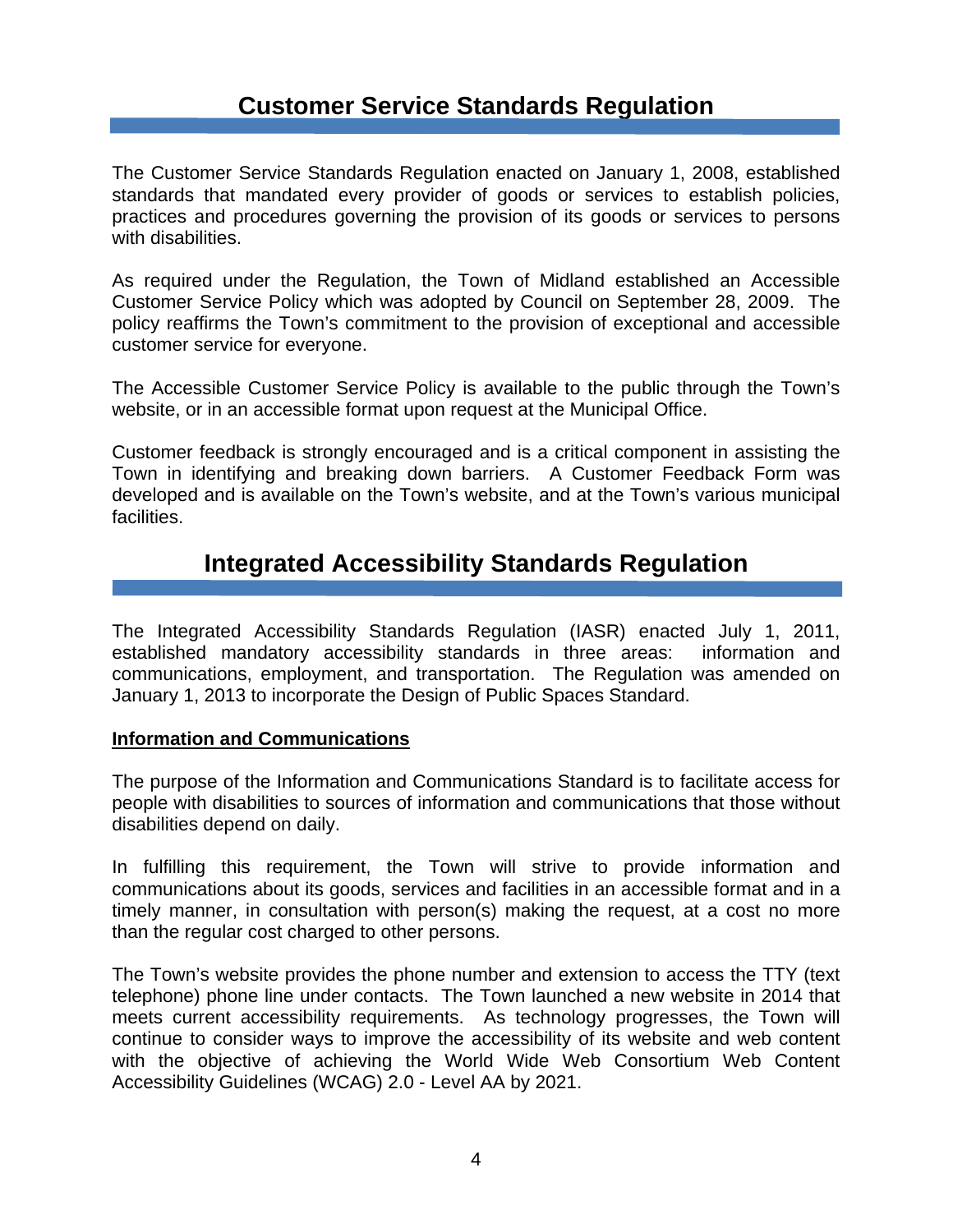The Town's website and web content is monitored by "Site Improve". The Town receives weekly Quality Assurance Reports highlighting the overall accessibility of its website and identifying any issues that require correcting.

#### **Employment**

The requirements set out under the Employment Standard apply to paid employees. Through this standard, employers are mandated to provide for accessibility throughout the entire employment lifecycle. Incorporating accessibility into all facets of the employment process benefits everyone by broadening the talent pool and assisting employers in supporting and maintaining a skilled workforce.

In accordance with the IASR, accessibility has been incorporated into all aspects of the Town's recruitment and employment process.

#### **Transportation**

Unlike the other mandatory requirements established under the AODA, the Transportation Standard is sector specific and is applicable to transportation modes falling under the jurisdiction of local government, i.e. buses and taxis.

By making public services and vehicles accessible, people with disabilities, whether a resident or visitor, are afforded the convenience of accessible transportation enabling them the opportunity to live, work and participate in communities throughout Ontario.

In accordance with the IASR, the Town will continue to hold an annual public meeting involving persons with disabilities to receive feedback on its accessibility plan.

#### **Design of Public Spaces**

The Design of Public Spaces Standard (Accessibility Standards for the Built Environment) is the final standard. The requirements mandated under this standard address a broad range of physical and architectural features designed to eliminate barriers in public spaces and buildings, i.e. recreational trails/beach access, outdoor eating areas, outdoor play spaces, exterior paths of travel, etc.

The Town remains committed to its motto "In pursuit of the quality of life" and believes that incorporating accessibility into public spaces ensures that everyone is afforded the same opportunity for enjoyment of recreational spaces and barrier-free access to public services.

The Town will continue to review and evaluate (in consultation with the MAAC) the physical and architectural attributes of its exterior public spaces to determine modifications, if any, that may be required to enable full accessibility for everyone.

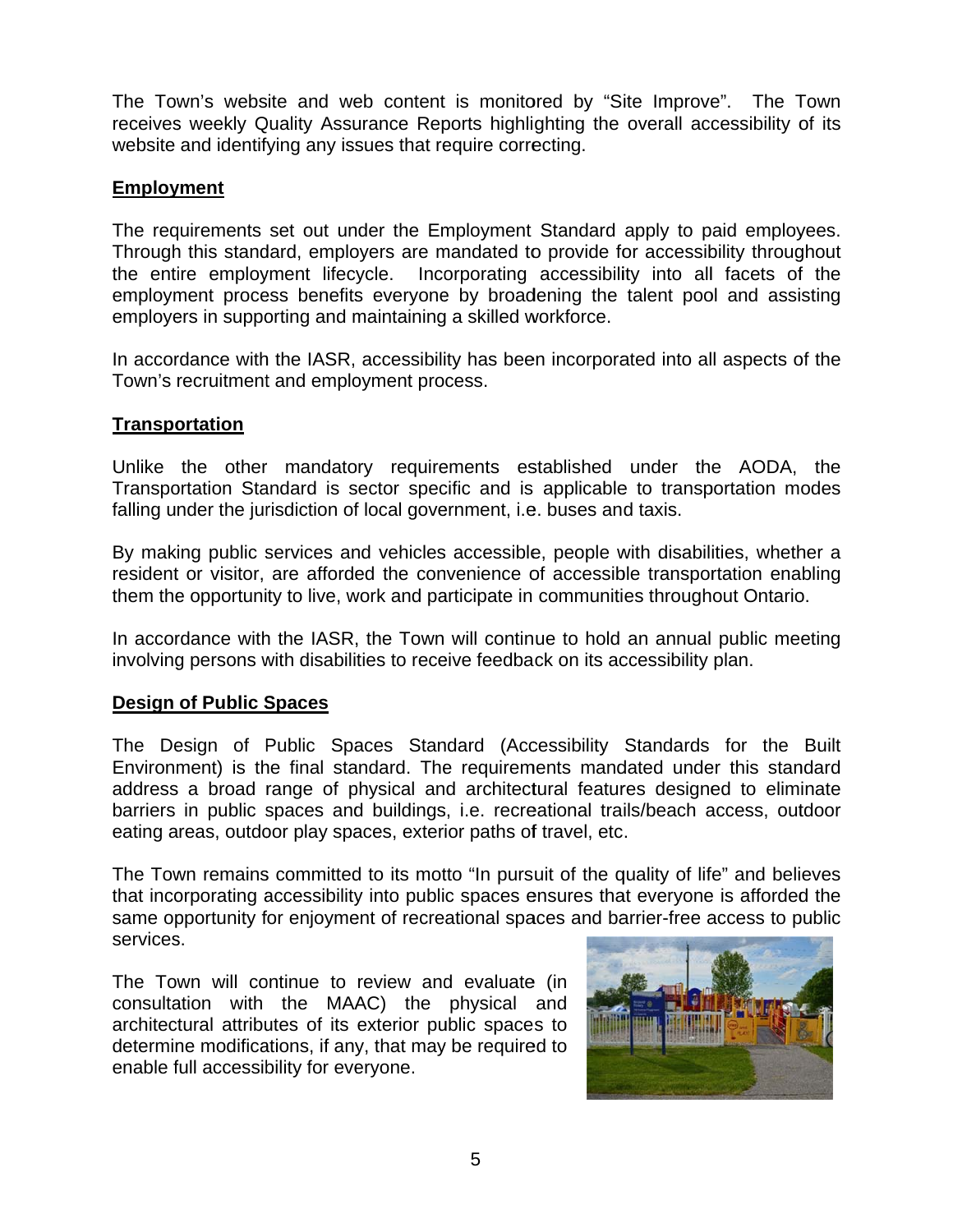# **Training**

Training on the Accessible Customer Service Policy, the Integrated Accessibility Standards Regulation and the Human Rights Code as it relates to the legislation has been provided to all members of Council, committee members, Town staff and volunteers. Training is ongoing and continues to be provided to all new employees, volunteers and Council members during orientation. It is also a condition of employment.

# **Midland Accessibility Advisory Committee**

The Town of Midland's Accessibility Advisory Committee (MAAC), was established on August 26, 2002, in accordance with the Ontarians with Disabilities Act.

The Committee is comprised of seven members with the majority being persons with disabilities. The role of the Committee is to advise and assist the Town of Midland in promoting and facilitating a barrier-free Midland for citizens of all abilities (universal accessibility). The Committee represents the concerns of all persons with disabilities and works collectively for the purpose of developing a common approach to addressing the accessibility needs of the community that is reasonable and practical.

To this end, the MAAC will undertake to:

- review and provide feedback on municipal by-laws, policies, programs and services, and the identification, removal and prevention of barriers faced by persons with disabilities.
- promote awareness and understanding of the needs of people with varying abilities.
- conduct an annual review of the Multi-Year Accessibility Plan and progress report, provide feedback on the Town's progress in achieving AODA compliance, and advise on any amendments to the Plan that may be required as the result of changing circumstances.
- advise Council about the requirements and implementation of accessibility standards and the preparation of accessibility reports and such other matters which the council may seek its advice.
- review in a timely manner the site plans and drawings described in Section 41 of the Planning Act.

# **Barrier Identification Methodology**

Input is received from Department Heads with respect to the accessible targets to prepare a draft plan for annual review by the Accessibility Advisory Committee. The existing plan was reviewed to gauge the status of existing barriers, possible changes in target dates, and proposed remedial action required to eliminate any new barriers that have been identified during the past year.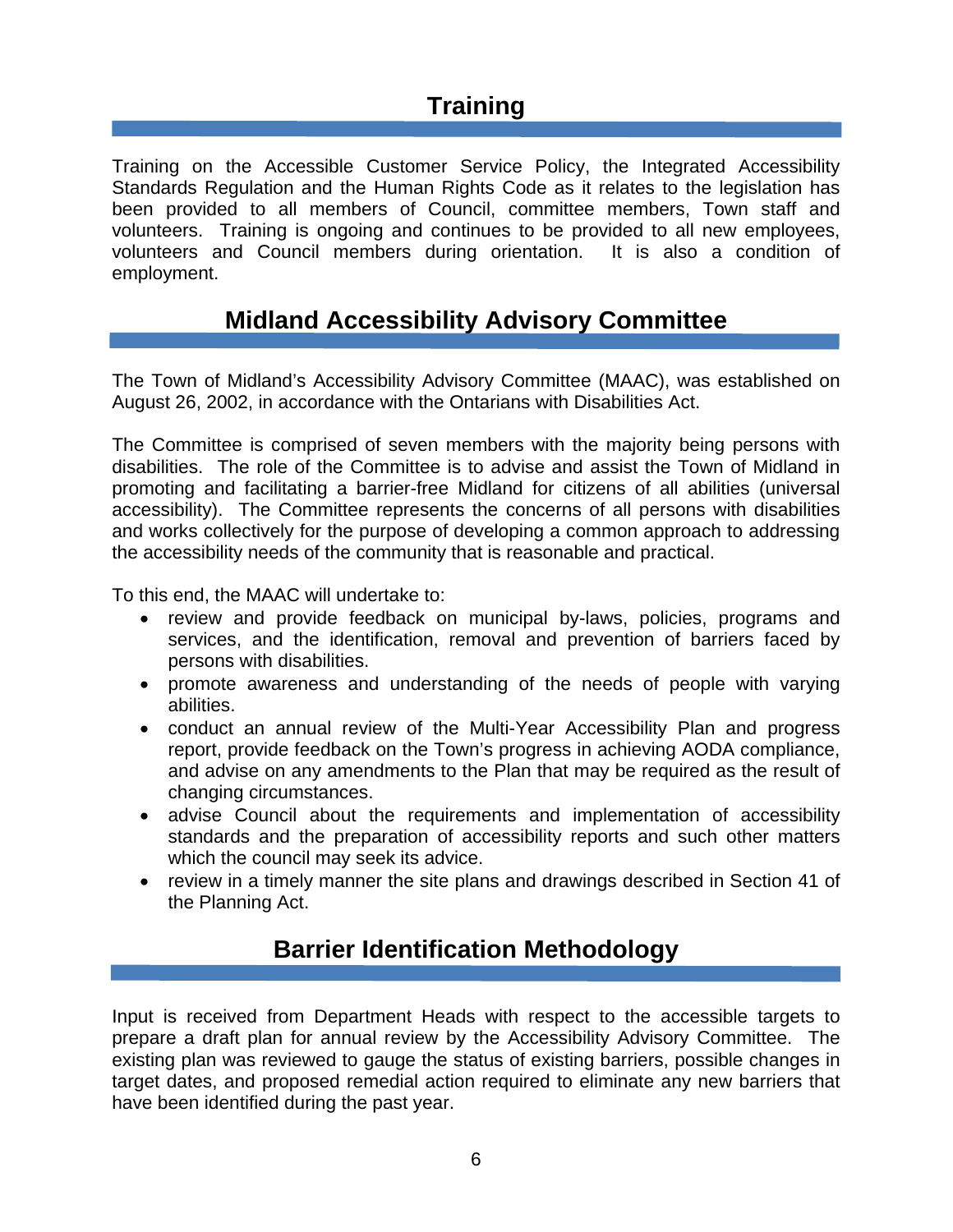# **Midland Transit System (MTS)**

The Town of Midland offers both a conventional and specialized transportation system.

The Town's conventional transportation service is comprised of 4 buses that are fully accessible and meet the requirements of the IASR. The conventional transportation service operates an hourly north and south route within the Town. Effective February 2016, the Town of Midland, in partnership with the Town of Penetanguishene, established a new bus route linking the communities.

The Town's specialized transportation service implemented in December 2005 consists of three accessible vans. Each van has the capacity to hold two wheelchairs or one scooter. The service is operated by Community Reach via a dedicated line for accessible transit at (705) 526-4321. Council granted permission to extend the accessible transit beyond the Municipality's boundaries, and this service came into use in early June of 2007.

Through this plan, the Town is committed to identifying barriers, and establishing strategies to address local accessibility transportation issues and regulatory requirements by 2017. Consistent with requirements under the *Integrated Accessibility Standards Regulation 191/11* (IASR), annual public consultation will be conducted to discuss and assess progress towards full system accessibility.

### **2016-2021 Transit Accessibility Work Plan**

The Town will ensure that its transit service complies with all IASR requirements by the stated compliance dates. The following provides a summary of the actions planned in the upcoming year that will make MTS more accessible:

- Continue the development of accessible public transit services.
- Identify barriers and establish strategies to address accessibility issues and regulatory requirements.
- Ensure that policies, procedures, protocols, and standards are developed and updated to improve the accessibility of transit services.
- Ensure that our services are delivered in a manner that respects the rights, dignity, and independence of all customers
- Consult with the Midland Accessibility Advisory Committee (MAAC) and people with disabilities in the community on our accessibility plan and related policies.
- Continued infrastructure improvements at bus stops and other related transit infrastructure.
- Continued updating of bus stop accessibility guidelines.
- Reviewing of bus stop sign design and implementation of bus shelter standardization, where possible.
- Review and update the Transportation procedure as part of the Town's policy review process to ensure any accessibility issues are addressed.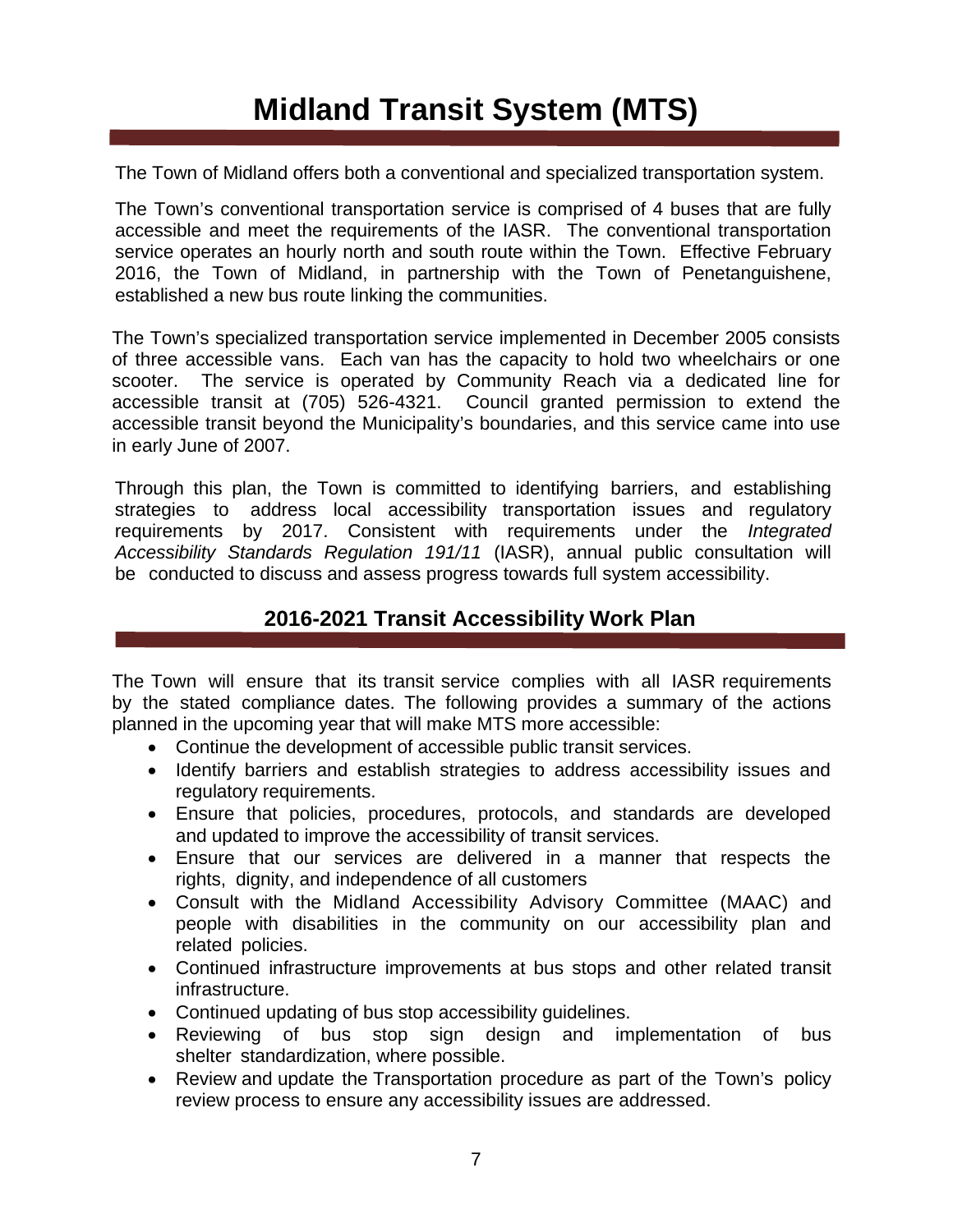#### **Methodology for Plan Review and Update**

Consistent with the requirements established under the IASR 191/11, this plan will provide an update on accessibility initiatives that reflect IASR 191/11 compliance as well as forecast initiatives that support the continuous removal of accessibility barriers. Progress will be reported annually and will be used to measure progress and develop subsequent annual work plans.

There are three (3) key inputs to the annual accessibility plan, including:

- Legislative and regulatory requirements and associated compliance timelines
- MAAC consultation
- Annual public consultation
- Department Head/staff feedback

#### **Process for Managing, Evaluating and Taking Action on Customer Feedback**

Customer feedback is important as it assists in the identification of barriers to those with disabilities. Identifying obstacles enables improvements to be made to the day to day operation of the MTS which in turn aids in the creation of a long term and successful service. Feedback is usually generated directly by Town staff or by customers.

Town staff gather feedback by:

- Consulting regularly with Midland Transit Bus Drivers
- Consulting with the MAAC
- Through public consultations
- Through annual status reports; and
- Customer Feedback Form.

Town staff also meet with MTS drivers bi-annually in order to receive their feedback on the MTS. All data collected is used by staff to determine potential improvements and/or remedial action required to break down barriers to its transit service.

Feedback is also generated directly from customers who serve as key inputs to MTS delivery and annual service plans, including those elements dealing specifically with accessibility.

Customer feedback with respect to service operations is directed to transit drivers and municipal staff. Planning and administrative related comments are forwarded to municipal staff for review and response. Comments are received from customers and members of the public via telephone, in person, mail, and e-mail.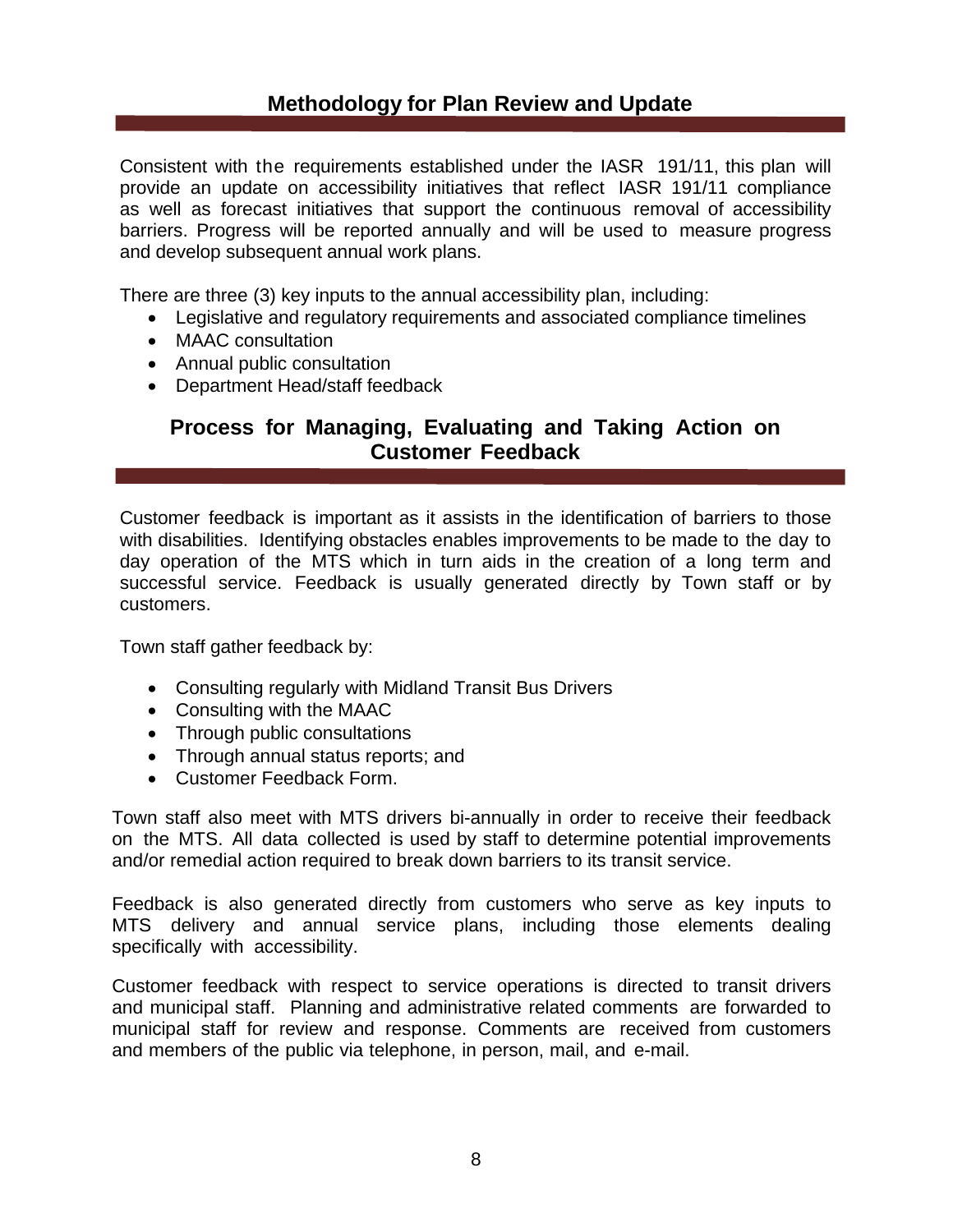#### **Procedures to Address Equipment Failures**

There are a number of steps taken on a daily basis in an attempt to mitigate inservice break downs, including the following:

- Each day, prior to a departure for service, the Operator completes a "circle check", ensuring that the vehicle is functioning properly. Should any features be found to not be in working order, the Operator will attempt to have it repaired prior to going into service. If the bus cannot be repaired in time, an alternate bus is assigned to the Operator.
- Every evening when buses are serviced (refueled, fare box emptied, etc), employees also check that features of the bus appear to be in working order. In the event that an issue is discovered, the bus is either repaired that evening, or removed from service the following day until it can be repaired.
- Every three months a "Wheelchair Lift Inspection Worksheet" is completed.

While the aforementioned steps should mitigate in-service breakdowns, they do not eliminate them. When a bus defect disables the bus while in service, the following steps are taken:

- The transit driver contacts the Operations Depot and relays the defect information
- Operations Manager determines the extent of the defect and whether the bus can be repaired in service.
- If the bus defect can be repaired in service, the Operations Manager contacts the mobile mechanic and co-ordinates a timely repair
- If the defect cannot be repaired in service, the Operations Manager contacts maintenance who arrange for a replacement bus
- If the bus cannot remain in service, the bus is taken out of service and a replacement bus is dispatched.

## **Questions or Comments**

Any questions or comments regarding this Multi-Year Accessibility and Transit Plan may be directed to:

Karen Desroches, Deputy Clerk: Town of Midland 575 Dominion Avenue Midland ON L4R 1R2 (705)526-4275 ext. 2208 kdesroches@midland.ca.

This Multi-Year Accessibility and Transit Plan was reviewed by the Midland Accessibility Advisory Committee – May 2, 2016.

Accessibility Plan adopted by Midland Council on May 24, 2016.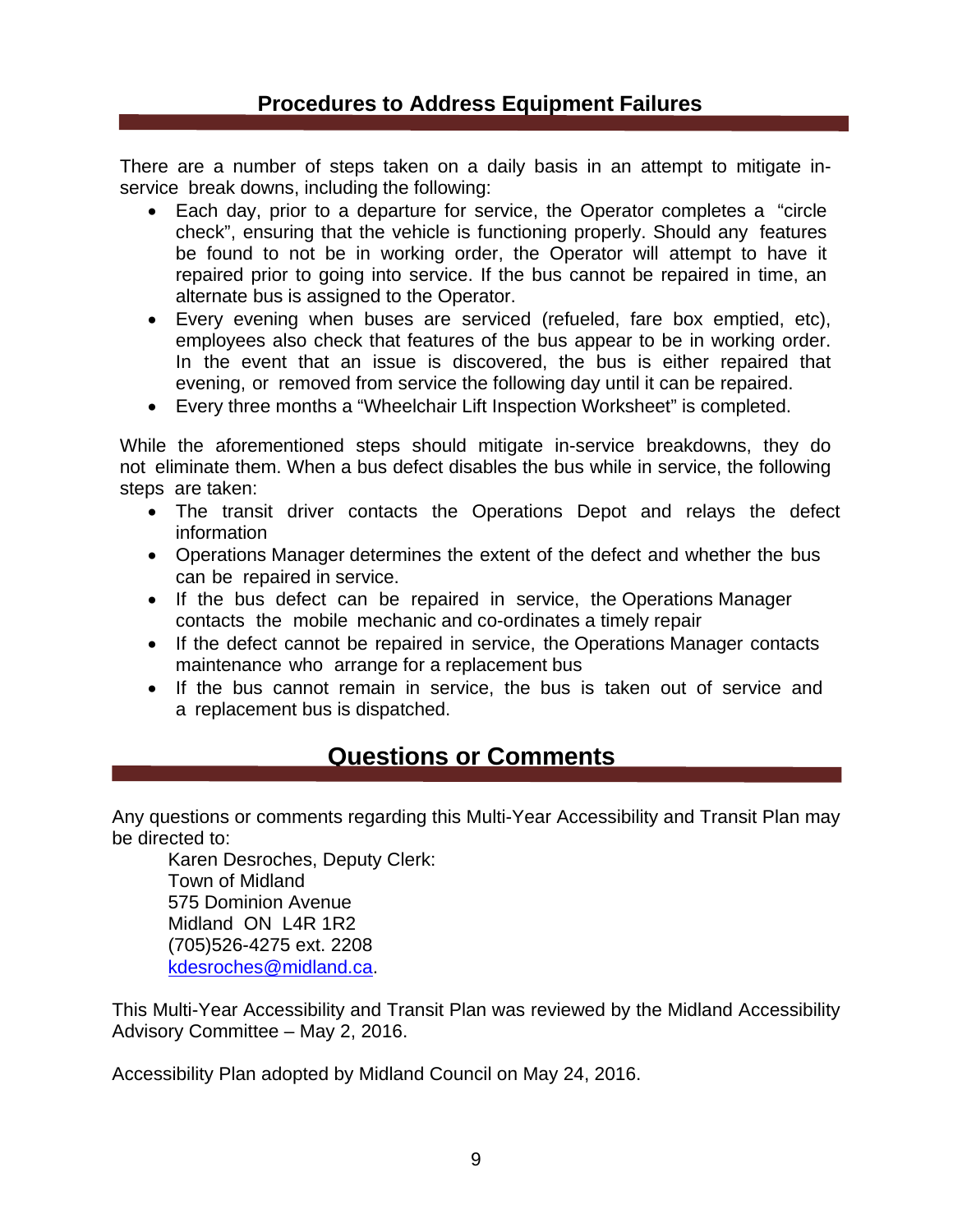# **Accessibility Achievements**

#### **2016**

- Automatic door installed in the hallway leading to the dressing rooms at the NSSRC.
- Forms displayed on the Town's website are in the process of being converted to a fillable format that allows for completion of the form electronically.
- A refurbished fully accessible bus was put into service in April 2016.
- The Town partnered with the Town of Penetanguishene to establish a new bus route linking the communities.

#### **2014 and 2015**

#### **General**

- A Scent Sensitivity Policy was established.
- The Midland Accessibility Advisory Committee hosted two information sessions in May 2015 for the public. The sessions where conducted by Independent Living Services and targeted businesses and seniors (although they were open to everyone) Topics were "My Business Welcomes Everyone" and "Make Your House A Home for A Lifetime".
- Two MAAC members attended the Simcoe Muskoka Accessibility Network in September 2015.
- Municipal Elections Audio-vote systems were used during the 2014 municipal election to accommodate those with visual and mobility impairments.

#### **Parks and Recreation (including the NSSRC)**

- New fully accessible playground installed at Harbourview Park.
- Customer Service Counter at the NSSRC lowered to an accessible height.
- Soap Dispensers in some washrooms at the NSSRC were moved for greater accessibility.
- New signage was added at the entrance to the Boys and Girls Club to better identify the automated door.
- Signage installed on the accessible restroom stalls located by the Midland Minor Hockey Association office.
- Lip at emergency exit in the gymnasium was removed.
- New handles on the bathroom stalls in the north hallway washrooms were installed that allow for better gripping.
- Rotary Waterfront Trail connection to Penetanguishene was completed.

#### **Town Office – 575 Dominion Avenue**

- The outside stairs were marked for greater visibility.
- Reserved disabled parking spaces were adjusted to meet new accessibility standards ongoing.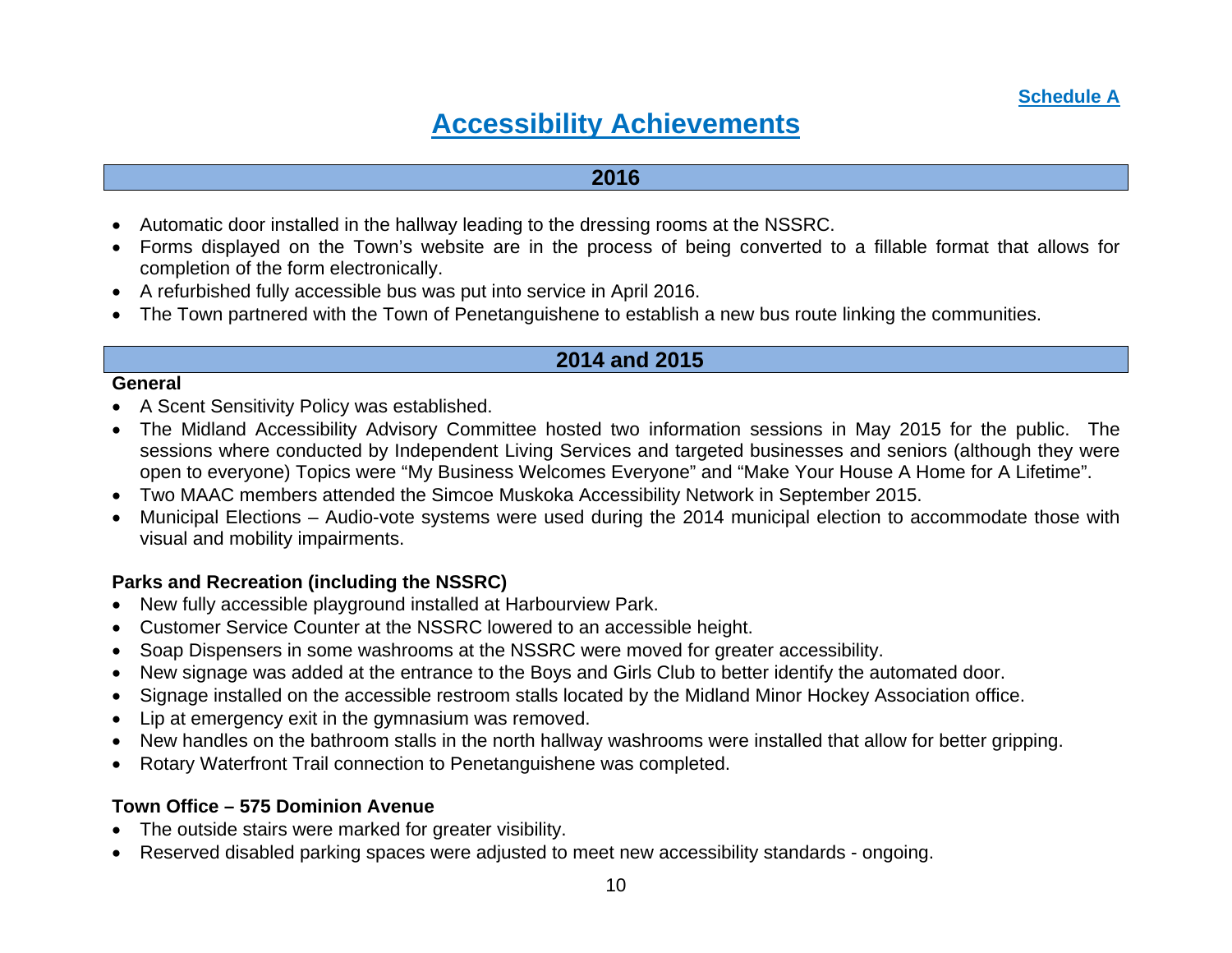**Schedule A** 

- Based on customer feedback, the automated phone message was modified to reduce the confusion experienced by callers in locating the appropriate department by which to address their queries. This is ongoing.
- A new copier was purchased that enables documents to be scanned into a format that allows for conversion of "text to speech".

#### **Public Works**

- Snow accumulation at bus stops was removed in a timely fashion ongoing.
- As the steps onto the transit bus are challenging for people with disabilities and elder, the Transit Driver provides hands-on assistance as required – ongoing.
- Hugel and Eighth Street A concrete apron was installed to provide easier access to the button.
- Audible Signal Eighth and Yonge Based on feedback from the MAAC, the signal was adjusted to allow pedestrians additional time to cross the intersection.

#### **Library**

- Text to Speech Technology was installed in March 2015 improving the accessibility of the website for persons with visual impairments (Browsealoud).
- Partnered with the Centre for Equitable Library Access (CELA) to ensure patrons of all abilities have access to library materials, even if not housed within the Library's own collection.
- Browsealoud was added to the Library's website to enable on-line content to be read aloud.

## **See By-law 2012-57 for details on accessibility achievements accomplished prior to 2014.**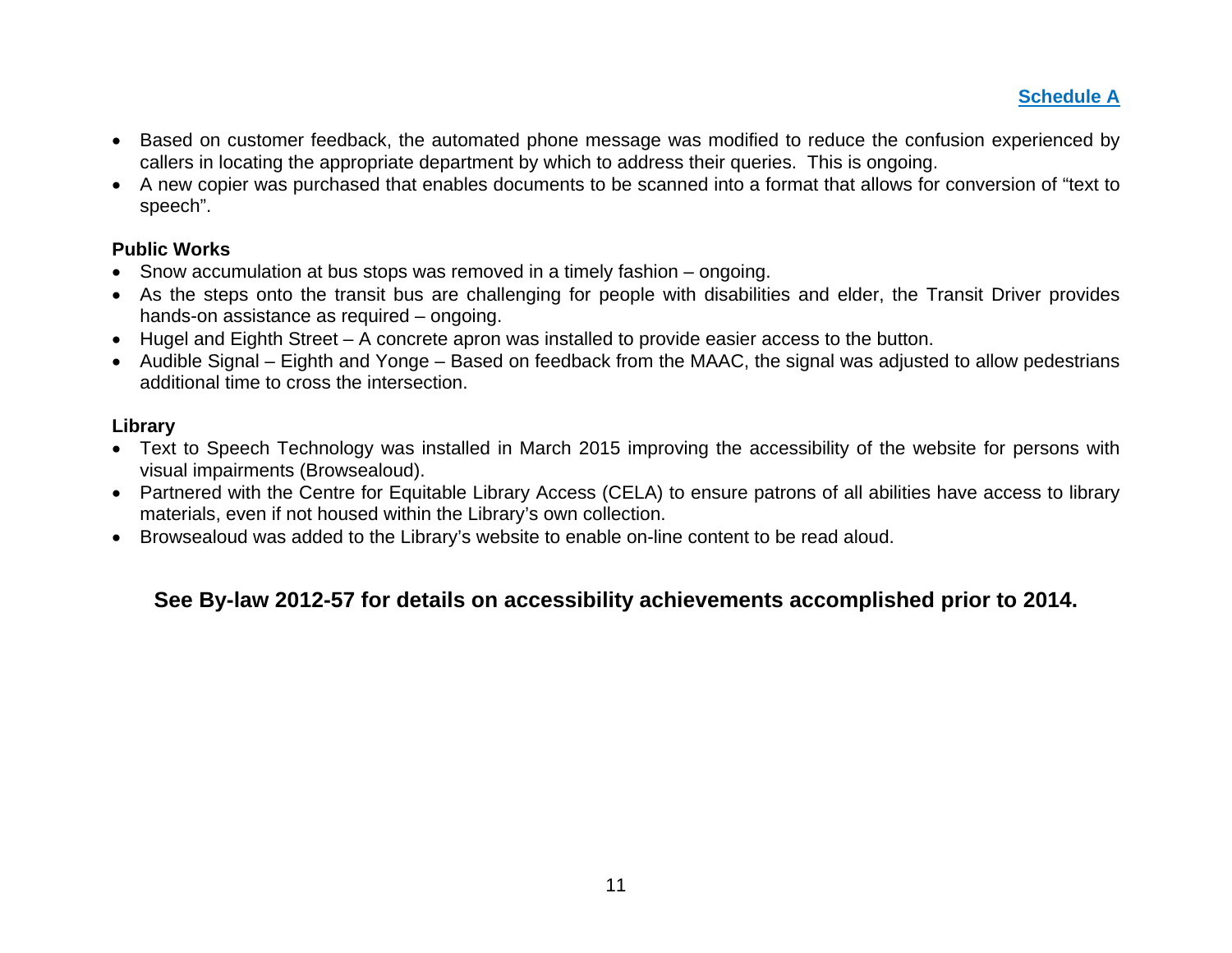# **Progress Towards IASR Compliance**

## **2016**

 Midland Accessibility Advisory Committee held a public meeting, in accordance with section 41(2) of the IASR, to give the public an opportunity to provide feedback on the Multi-Year Accessibility and Transit Plan.

## **2015**

- Accessibility Compliance Audit Report filed with the Director in December 2015. The Town has fulfilled all IASR requirements to date.
- In consultation with the Town's specialized transportation service provider and local taxicab companies in 2013, it was determined that one accessible on-demand taxicab is required to meet current demand. Through the fundraising efforts of Midland resident Jeff Fillingham and, in cooperation with Central Taxi, the first accessible on-demand taxicab was launched in Midland in May 2015.

## **2014**

#### **General Requirements**

- Training sessions on the Integrated Accessibility Standards Regulation and the Human Rights Code as it relates to the legislation were held in April 2014 to accommodate employees, committee/board members and volunteers not able to participate in the initial training offered in the fall of 2013.
- A training booklet was developed to ensure new staff, committee/board members and volunteers are made aware of the Customer Service, Integrated Accessibility Standards Regulation and Human Rights Act as it relates to the legislation.
- Procurement By-law 2014-48 was adopted by Council in June 2014 that encourages the procurement of goods and services with due regard to the product being accessible to people with disabilities or capable of being made accessible through the use of technology.

#### **Employment Standard**

- Employees have been made aware of the process related to the development of individualized workplace emergency response plans should they require same.
- Notification of the availability of accommodation for applicants with disabilities is standard on all internal and external job postings, and provided to candidates when selected for an interview.
- Employees are made aware of policies used to support employees with disabilities during the orientation process, including policies on job accommodations. A copy of the Town's Customer Service Policy is also provided.
- When requested, staff will consult with an employee to provide or arrange for the provision of accessible formats and communication support to enhance an employee's ability to perform their job.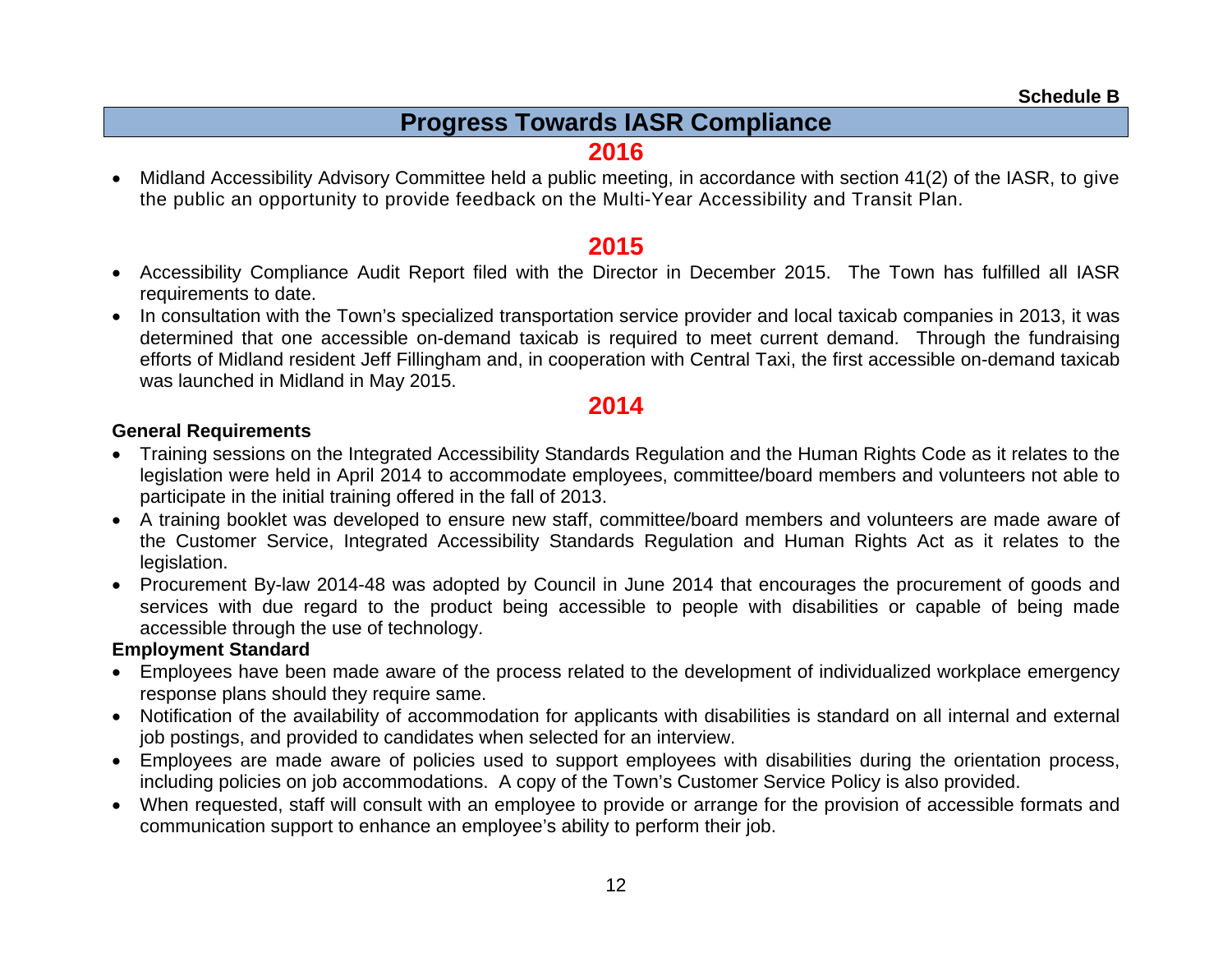- The Town has established a Return to Modified Work Policy that takes into consideration the accessibility needs of employees. The policy is enacted in consultation with the employee as required.
- A policy has been established that provides for the development of documented individual accommodation plans for employees with disabilities.

#### **Schedule B**

#### **Information and Communications Standards**

- The Customer Service Feedback Form was modified to make it easier for people with disabilities to complete.
- The Town launched its new website February 2014. The website is fully compliant with the World Wide Web Consortium Web Content Accessibility Guidelines (WCAG) 2.0-Level A.
- Accessible formats and communication supports are available, upon request. Information advising the public of same is available on the Town's website, notice board and reception area.

#### **Transportation**

- A policy on the safe use of accessibility equipment and features, acceptable modifications and procedures where temporary barriers exist or equipment fails or emergencies arise has been developed and is in practice.
- Support persons accompanying a person with a disability are not charged a fare. An identification card may be considered in the future.
- Public Meeting to be held April 2015 and May 2016.

### **Design of Public Spaces**

Rotary Waterfront Trail connecting link to Penetanguishene to be completed including minor connections.

# **2012 and 2013**

### **General Requirements**

- Multi-Year Accessibility Plan established and adopted under By-law 2012-81, November 22, 2012
- Procurement By-law amended by By-law 2012-87 to incorporate accessibility criteria.
- Accessibility Compliance Report filed December 20, 2013.
- Training of employees on the Integrated Accessibility Standards Regulation and the Human Rights Code as it relates to accessibility conducted November 25 and November 27, 2013. Additional training sessions have been scheduled for those not able to participate in the November 2013 training session.
- Integrated Accessibility Standards Regulation (IASR) Policy established and adopted by resolution of Council November 22, 2012
- Agendas are prepared and posted on the Town's website in a format readable by screen reading software.
- Modifications to the report format have been implemented to improve readability for those with visual impairments.

### **Employment Standard**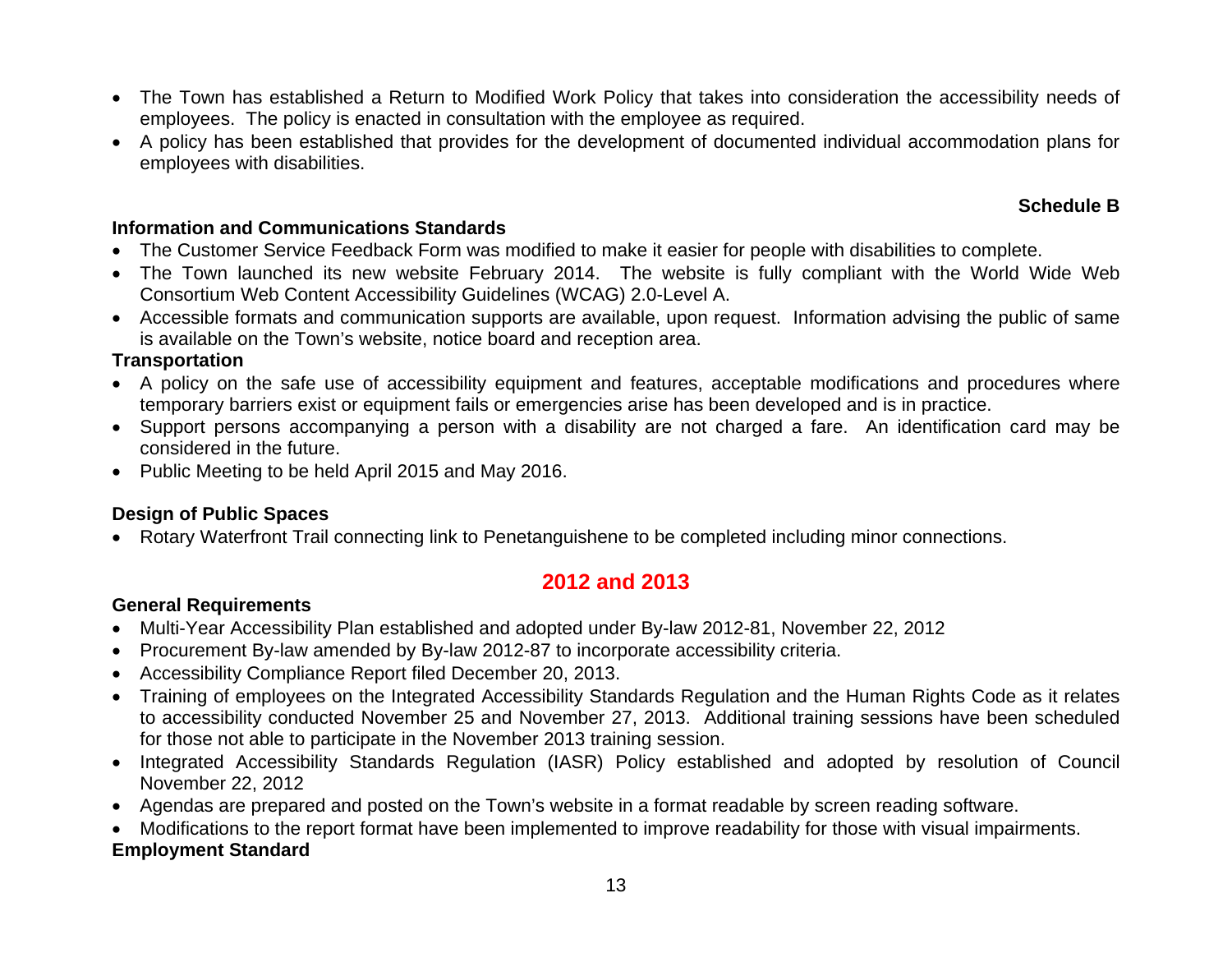- Notification of the Town's accommodation options is provided to candidates when selected for an interview.
- Successful applicants are provided with a copy of the Town's Customer Service Accessibility Policy to ensure they are aware of policies accommodating employees with disabilities.
- Policies used to support employees with disabilities have been incorporated into the orientation process.
- Appropriate accessible formats and communication supports are provided to any employees with a disability, upon request. This involves consultation with the employee.

#### **Schedule B**

- Documented individual accommodation plans policy and procedures have been developed and are in place.
- The accessibility needs of employees with disabilities and any individual accommodation plans are taken into consideration during the Performance Management process, when providing career development and advancement, and redeployment.

#### **Information and Communications Standards**

- The Midland Public Library incorporates technical requirements, as available, to inform the public in a variety of ways of its services, special events and accessible materials, where they exist.
- A policy for receipt of feedback is in place and posted on the Town's website and at the reception area.
- The customer feedback form has been revised and is available at all municipal facilities, on all transit buses and on the Town's website.
- **I**n 2013, the Town instituted an automated phone system. Staff continue to modify the automated message based on customer feedback to improve accessibility.

#### **Transportation Standard**

- Copies of the Customer Service Feedback Form are available on the Town's transit buses. The process for managing, evaluating and taking action on customer feedback is included in the Town's Customer Service Policy and on the Town's website.
- Public meeting to review Multi-Year Accessibility Plan held March 3, 2014.
- Transit operators have been instructed to provide assistance in the event of an accessibility equipment failure. Upon return to the depot, an alternate bus would be used.
- All transit buses meet the requirements of section 53 to 61. Staff review IASR requirements, as well as manufacturer's specifications when contemplating the purchase of new transit vehicles to ensure compliance with the Transportation Standard.
- All bus stops and shelters are fully accessible. As required, the Accessibility Advisory Committee would be consulted on new construction, renovation or replacement of bus stops and shelters.
- Staff review IASR requirements and manufacturer's specifications when considering construction, renovation or replacement of bus stops and shelters to meet accessibility requirements.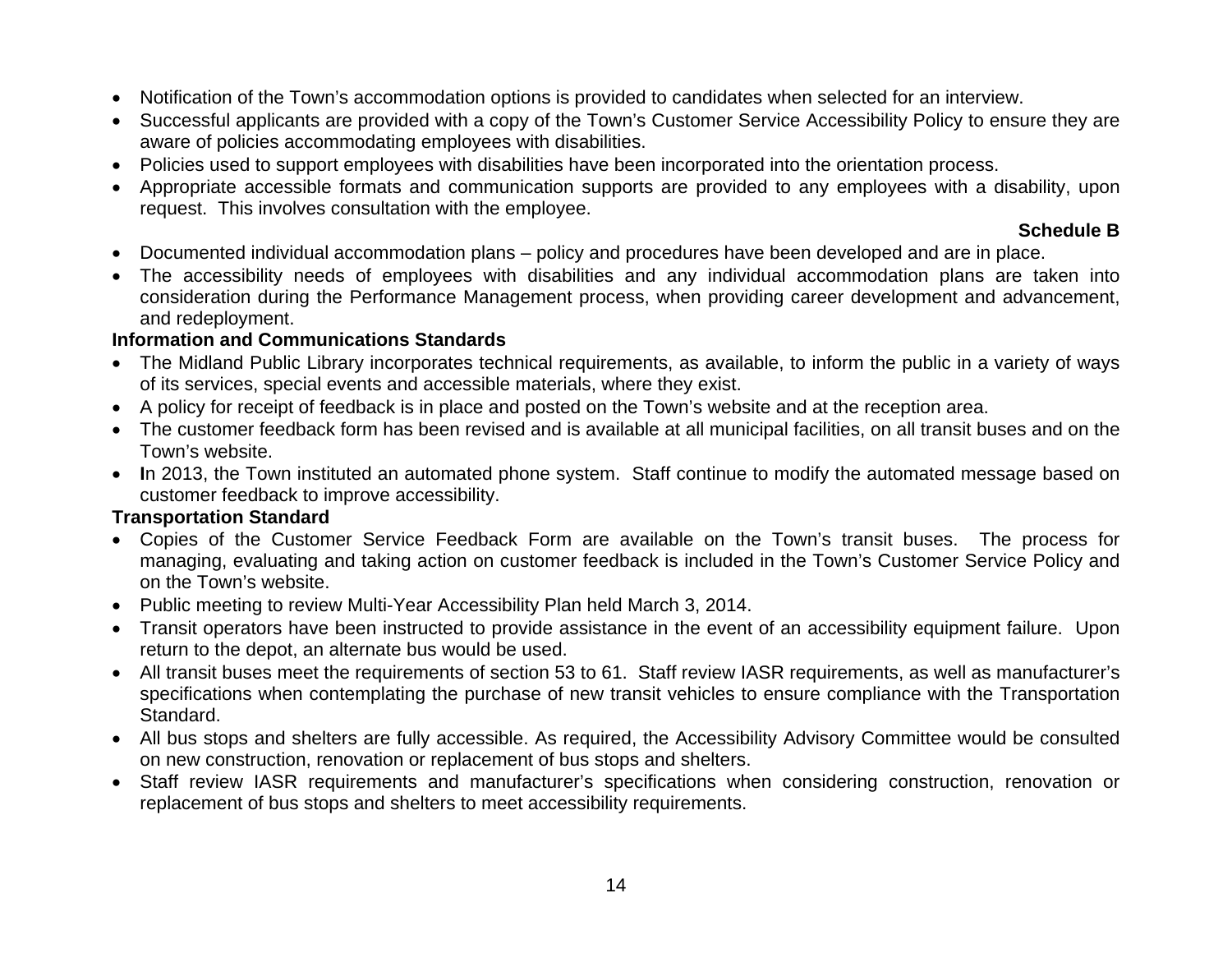- Public Meeting regarding Accessible Taxicabs held November 5, 2012. Accessibility Coordinator also met with representatives from local taxicab companies. It was determined that one accessible on-demand taxicab is required for Midland. The Town continues to encourage taxicab owners to consider the purchase of accessible taxicabs.
- Vehicle registration and identification is displayed on rear bumper of taxicabs as required and would be provided in an accessible format upon request.
- Policy developed and employees have received training on the safe use of accessibility equipment and features, acceptable modifications, emergency preparedness and response procedures specific to those with disabilities.
- Provision in place to ensure that a support person accompanying a person with a disability is not charged a fare.

#### **Schedule B**

#### **Design of Public Spaces**

- Two-thirds of the Midland-Penetanguishene Link Trail has been paved with the remainder to be paved in 2014.
- The new trail through Bayport is concrete and open for use.

# **Midland Accessibility Advisory Committee**

# **The Committee reviewed and provided input on the following:**

#### **2015**

- The Committee hosted two information sessions that were free and open to the public.
- Multi-Year Accessibility and Transit Plan 2016-2021.
- Hosted a public meeting on May 2, 2016 to obtain feedback from the public on the Plan.
- Municipal Election barriers
- Various Site Plan Applications
- Official Plan
- Hanson Development Guidelines
- Highlights from the Simcoe Muskoka Accessibility Network.

#### **2014**

- Pedestrian crosswalk at William Street near the Javelin Coop
- Customer Service Feedback Form
- 2014/2015 Accessibility Plan and Multi-Year Accessibility Plan Progress Report
- Attended the North Simcoe Sports and Recreation Centre to provide input on the accessibility of the facility in anticipation of the 2014 Municipal Election.
- Upon conclusion of the Municipal Election, the Commitee provided input on possible improvements for consideration during preparations for the 2018 Municipal Election
- Reviewed and provided feedback on a number of Site Plans.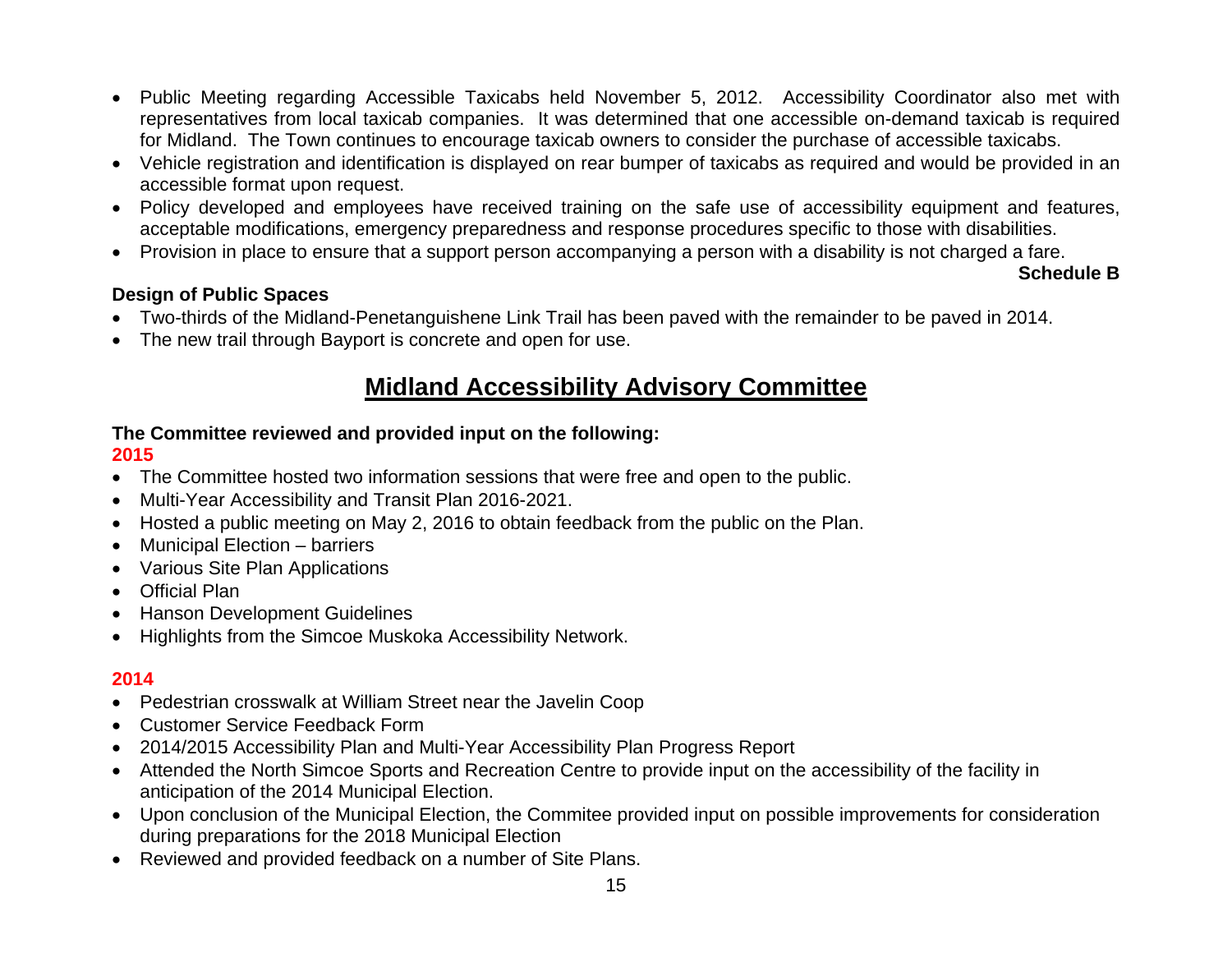#### **2013**

- Ontario Regulation 413/12 Design of Public Spaces Standards (Accessibility Standards for the Built Environment)
- Building Code Consultation Paper
- 2013-2014 Accessibility Plan
- Multi-Year Accessibility Plan amendment which incorporated the Design of Public Spaces Standards into the Plan.
- Integrated Accessibility Standards Regulation Policy amendment which incorporated the Design of Public Spaces Standards into the Policy.
- Various Site Plan Control Applications
- Multi-Year Accessibility Plan Progress Report
- Reviewed ongoing issues associated with the King and Yonge Street intersection which resulted in:
	- <sup>o</sup> an extension of the Pedestrian Audible Signal to allow pedestrians additional time to cross.
	- <sup>o</sup> additional signage to alert drivers to be cautious of pedestrian traffic; and
	- o the repainting of pedestrian crossing lines using a ladder or zebra crossing style to increase their visibility.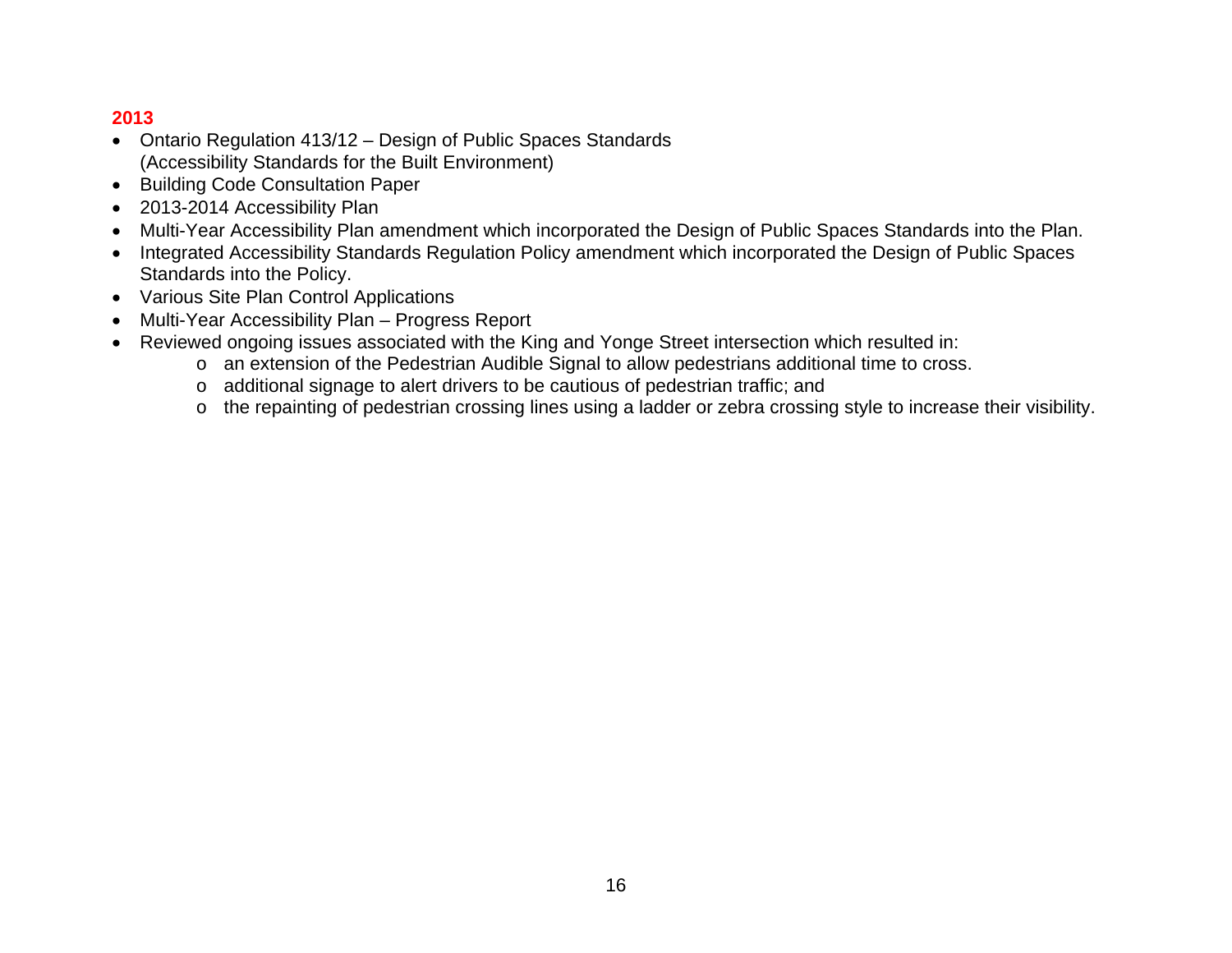# **BARRIERS IDENTIFIED**

The following barriers were identified. The Municipality will decide which barriers to address each year, keeping in mind budget restraints and feasibility. Facilities and services that are frequently used by the public, or that significantly affect people with disabilities will be given priority.

| <b>BARRIER/LOCATION</b>                                      | <b>STRATEGIES FOR REMOVAL OR PREVENTION</b>                                                                             |
|--------------------------------------------------------------|-------------------------------------------------------------------------------------------------------------------------|
| <b>Parks and Recreation</b>                                  |                                                                                                                         |
| <b>Bayview Park</b>                                          |                                                                                                                         |
| Play structure                                               | Current structure cannot be modified - would require replacing                                                          |
| <b>McAllen Park</b>                                          |                                                                                                                         |
| Play structure                                               | Current structure cannot be modified - would require replacing                                                          |
| <b>Harbour Facility</b>                                      |                                                                                                                         |
| Stairs leading to Dock area                                  | Not feasible.                                                                                                           |
| <b>NSSRC (North Simcoe Sports &amp;</b>                      |                                                                                                                         |
| <b>Recreation Centre)</b>                                    |                                                                                                                         |
| Change Rooms - not accessible                                | Automated doors are currently being installed.                                                                          |
| <b>Parks Depot</b>                                           |                                                                                                                         |
| Security System number pads                                  | Due to the significant cost of resolving the barriers identified and taking                                             |
| Breezeway entrances                                          | into consideration the age of the building, it is not recommended that work<br>to correct these barriers be undertaken. |
|                                                              | A new Parks/Public Works Depot is to be constructed.                                                                    |
| Doorway at the Boys and Girls Club<br>entrance to too narrow | To be included in future budgets for consideration.                                                                     |